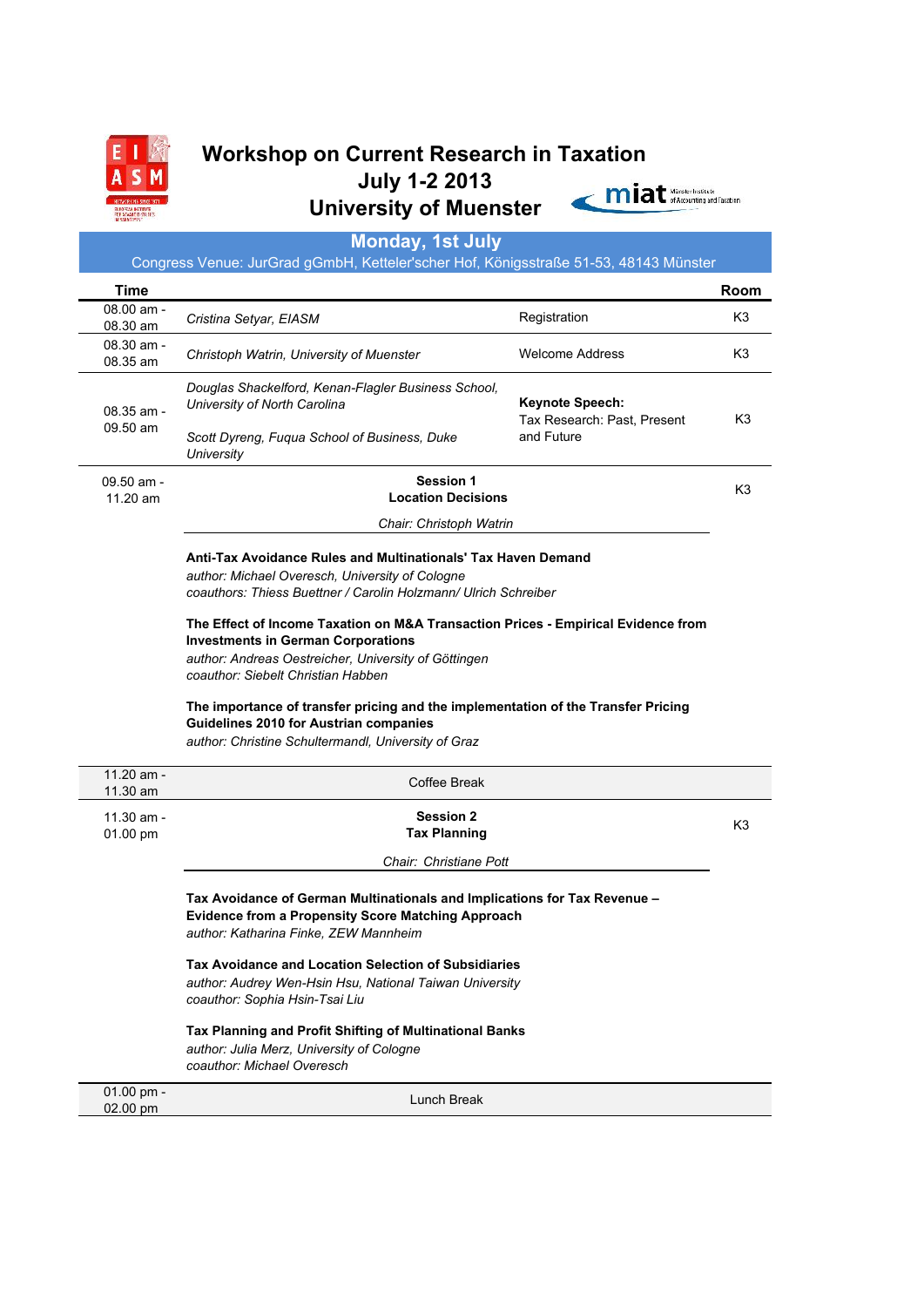# **Continuously Increasing Tax-Loss Carryforwards of German Corporations - Is it really Profit Shifting?**

*author: Saskia Kohlhase, Humboldt University Berlin*

#### **Estimating Tax-Loss Carryforwards**

*author: Martina Rechbauer, University of Graz*

## **Intellectual Property Box regimes and the changing nature of the taxation of mobile income**

*author: Lisa Evers, Zentrum für Europäische Wirtschaftsforschung GmbH coauthors: Helen Miller / Christoph Spengel*

| $03.30$ pm -<br>04.00 pm | Coffee Break                                                                       |                |
|--------------------------|------------------------------------------------------------------------------------|----------------|
| 04.00 pm-                | <b>Session 4a</b>                                                                  |                |
| 05.00 pm                 | <b>Contracting vs. Location Decisions</b>                                          | K <sub>2</sub> |
|                          | Chair: Katharina Finke                                                             |                |
|                          | Transfer Pricing in Multinational Enterprises: A Contract-Based Approach           |                |
|                          | author: Ardit Nesimi, Copenhagen Business School                                   |                |
|                          | coauthor: Christian Plesner Rossing                                                |                |
|                          | The Impact of Taxes on Location Decisions                                          |                |
|                          | author: Martin Thomsen, University of Münster                                      |                |
|                          | coauthor: Robert Ullmann / Christoph Watrin                                        |                |
| 04.00 pm-<br>05.00 pm    | <b>Session 4b</b>                                                                  |                |
|                          | <b>Tax Avoidance 1</b>                                                             | K <sub>3</sub> |
|                          | Chair: Sebastian Eichfelder                                                        |                |
|                          | Does Corporate Tax Aggressiveness Reduce Earnings Informativness                   |                |
|                          | author: Gerrit Lietz, University of Münster                                        |                |
|                          | coauthors: Adrian Kubata / Christoph Watrin                                        |                |
|                          | <b>Tax Avoidance and Pyramid Layers</b>                                            |                |
|                          | author: Audrey Wen-Hsin Hsu, National Taiwan University<br>coauthor: Hsin-Tsai Liu |                |
| 05.30 pm-                |                                                                                    |                |
| 07.30 pm                 | Guided Tour in the Picasso Museum (included in the fee)                            |                |
|                          |                                                                                    |                |

| .<br>07.30 pm         | Guided Tour in the Picasso Museum (included in the fee) |
|-----------------------|---------------------------------------------------------|
| 07.45 pm-<br>open end | Dinner (not included in the fee)                        |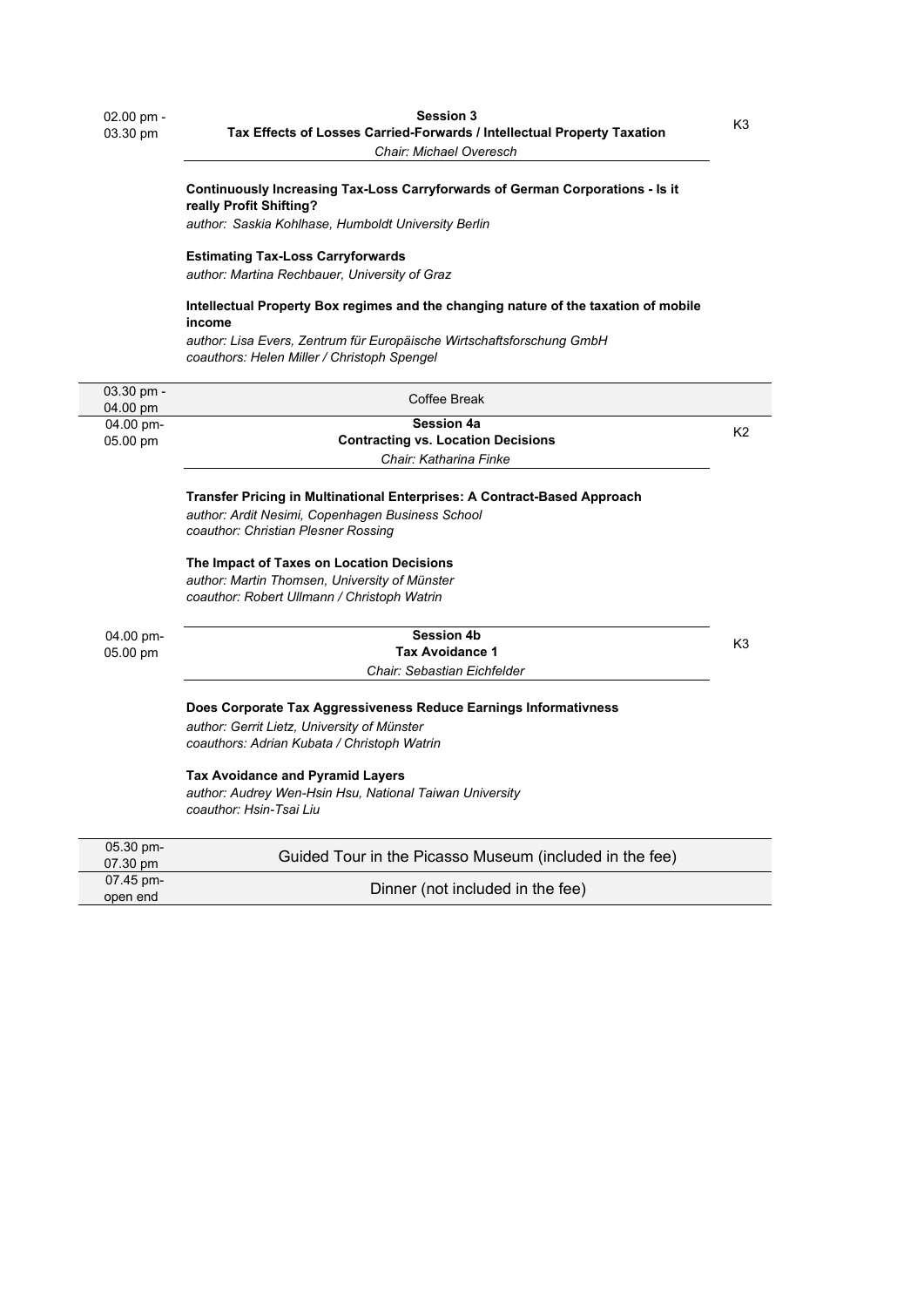# **Tuesday, 2nd July**

# Congress Venue: JurGrad gGmbH, Ketteler'scher Hof, Königsstraße 51-53, 48143 Münster

| Time                                             |                                                                                                                             |                             | Room |
|--------------------------------------------------|-----------------------------------------------------------------------------------------------------------------------------|-----------------------------|------|
|                                                  | Douglas Shackelford, Kenan-Flagler Business School,                                                                         |                             |      |
| 08.30 am -                                       | University of North Carolina                                                                                                | <b>Keynote Speech:</b>      |      |
| 09.30 am                                         |                                                                                                                             | Tax Research: Past, Present | K3   |
|                                                  | Scott Dyreng, Fugua School of Business, Duke<br>University                                                                  | and Future (continued)      |      |
| 09.30 am -                                       | <b>Session 5</b>                                                                                                            |                             | K3   |
| 11.00 am                                         | <b>Tax Avoidance 2</b>                                                                                                      |                             |      |
|                                                  | Chair: Christoph Spengel                                                                                                    |                             |      |
|                                                  | Do CEO performance measures motivate tax avoidance?                                                                         |                             |      |
|                                                  | author: John R. Robinson, University of Texas at Austin                                                                     |                             |      |
|                                                  | coauthors: Kathleen Powers / Bridget Stomberg                                                                               |                             |      |
|                                                  | The unsolved dilemma of tax avoidance in family firms                                                                       |                             |      |
|                                                  | author: Elisabetta Mafrolla, University of Foggia                                                                           |                             |      |
|                                                  | coauthor: Eugenio D'Amico                                                                                                   |                             |      |
|                                                  | What are the determinants of and the motivation for corporate tax avoidance in                                              |                             |      |
|                                                  | Germany?                                                                                                                    |                             |      |
|                                                  | author: Anna Feller, Ludwig-Maximilians-Universität München                                                                 |                             |      |
| $11.00$ am -<br>11.30 am                         | Coffee Break                                                                                                                |                             |      |
| $11.30$ am -                                     | <b>Session 6</b>                                                                                                            |                             | K3   |
| 01.00 pm                                         | <b>Taxpayers</b>                                                                                                            |                             |      |
|                                                  | Chair: Christoph Spengel                                                                                                    |                             |      |
|                                                  | The influence demographic factors and risk aversion on tax morale: a multi-group                                            |                             |      |
|                                                  | analysis for Portuguese taxpayers                                                                                           |                             |      |
|                                                  |                                                                                                                             |                             |      |
|                                                  | author: Cristina Sá, Polytechnic Institute of Leiria                                                                        |                             |      |
|                                                  | coauthors: António Martins / Carlos Gomes                                                                                   |                             |      |
|                                                  |                                                                                                                             |                             |      |
|                                                  | Tax Morale inside a community: case study "The Islamic community in Ireland"<br>author: Riad Cheikh El Ghanama, NUI, Galway |                             |      |
|                                                  |                                                                                                                             |                             |      |
|                                                  | Arbitrary Tax Depreciation to Stimulate Investments: Utilization and Effects                                                |                             |      |
|                                                  | author: Jacco Wielhouwer, VU University Amsterdam<br>coauthor: Eelke Wiersma                                                |                             |      |
|                                                  |                                                                                                                             |                             |      |
|                                                  | Lunch Break                                                                                                                 |                             |      |
|                                                  | <b>Session 7</b>                                                                                                            |                             | K3   |
|                                                  | <b>Book-Tax Differences</b>                                                                                                 |                             |      |
|                                                  | Chair: Christoph Spengel                                                                                                    |                             |      |
|                                                  | The components of book-tax differences in seven major countries, and how the                                                |                             |      |
|                                                  | differences vary over time                                                                                                  |                             |      |
| 01.00 pm -<br>02.00 pm<br>02.00 pm -<br>03.30 pm | author: Erlend Kvaal, BI Norwegian Business School<br>coauthor: Christopher Nobes                                           |                             |      |
|                                                  | Why to Introduce the IFRS as a Tax Base in a Small Open Economy? A Case from                                                |                             |      |
|                                                  | the Czech Republic<br>author: David Procházka, University of Economics Prague                                               |                             |      |
|                                                  | The Effect of Prior Earnings Growth on the Book-Tax Difference to Future Income                                             |                             |      |
|                                                  | Relationship<br>author: Joshua Racca, University of Alabama                                                                 |                             |      |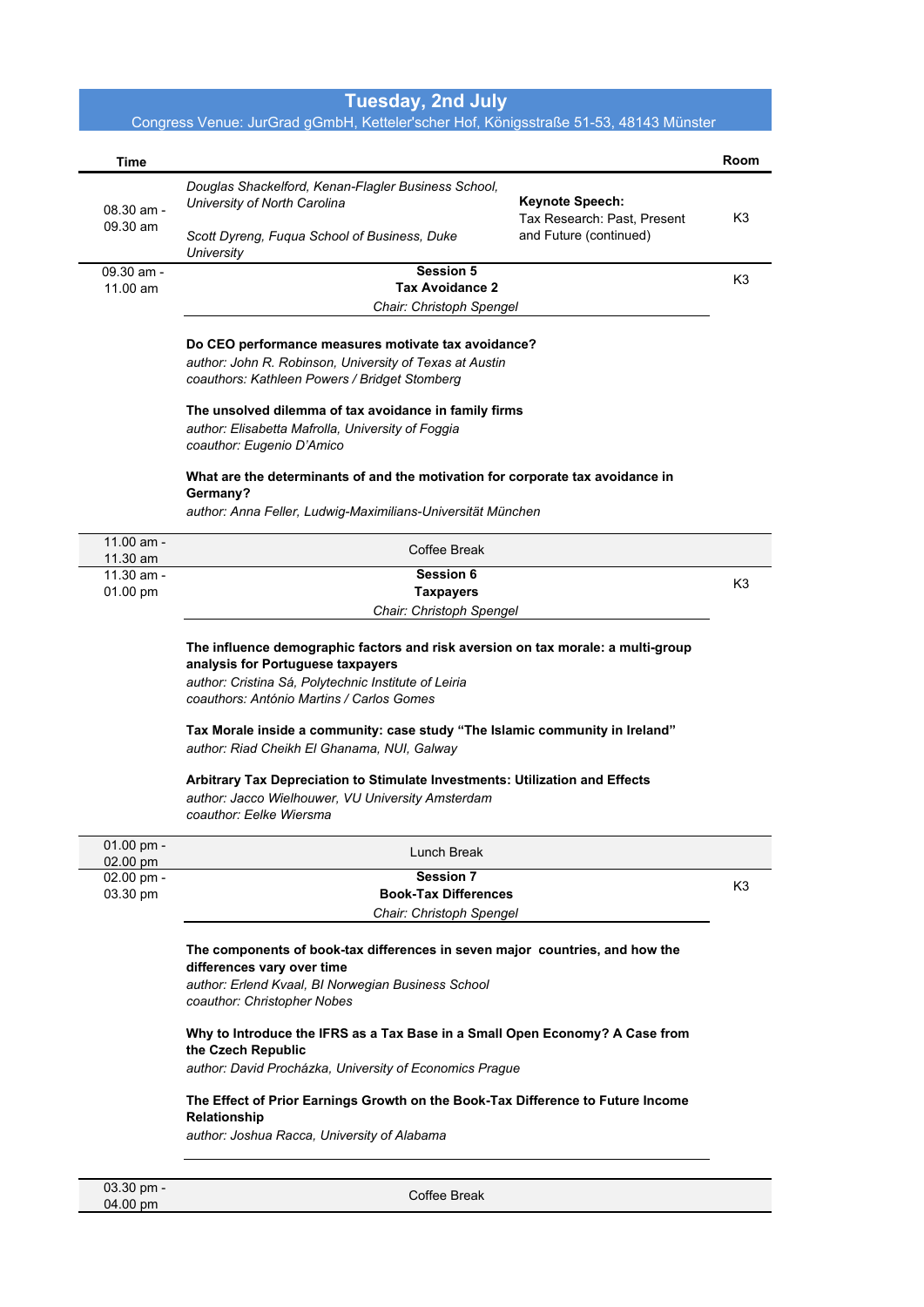#### 05.00 pm K2 **Session 8a Tax Incentives** *Chair: Robert Ullmann*

### **Tax Incentives and Business Investment: Evidence from Bonus Depreciation in Eastern Germany**

*author: Sebastian Eichfelder, University of Wuppertal coauthor: Kerstin Schneider*

### **Regional Differences, Corporate Governance and Tax Avoidance: Evidence from the Italian Tax Reform of 2007**

*author: Marco Maria Mattei, University of Bologna*

04.00 pm-

# 05.00 pm K3 **Session 8b Auditors and Taxation** *Chair: Adrian Kubata*

## **Auditor Independence, Audit Committee Characteristics, and Auditor-Provided Tax Services**

*author: Suzanne Paquette, Université Laval Québec City coauthors: Jean Bédard*

**To Work or to Shirk: How Do Auditors Deal with Tax Enforcement?** *author: Wim Janssen, Tilburg University*